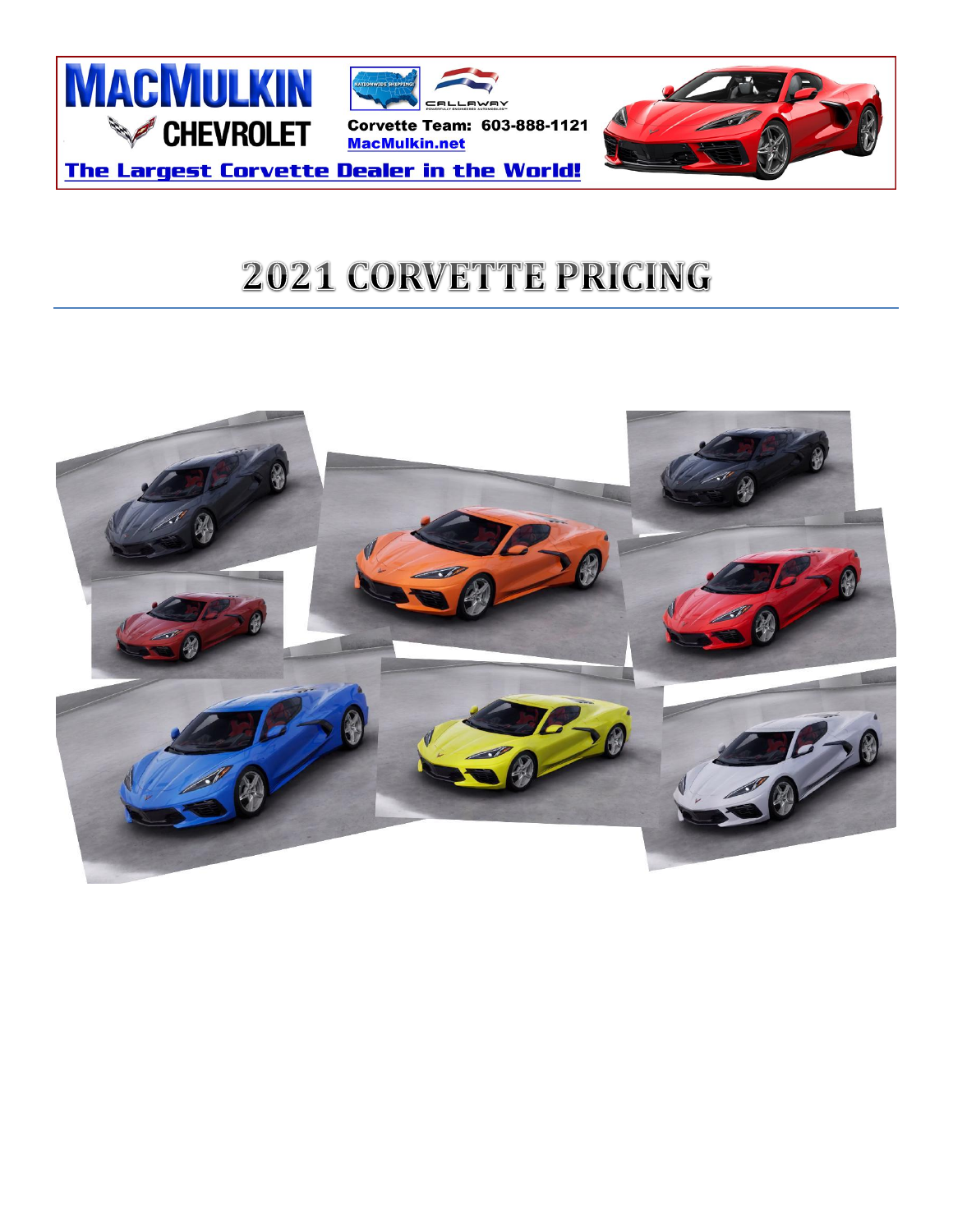#### **MACMULKIN CHEVROLET 603-888-1121 | MacMulkin.net**

### **Base Model Prices**

| <b>Model</b> | <b>Model Description</b>          | MSRP(c)     | <b>DFC</b> |
|--------------|-----------------------------------|-------------|------------|
| <b>1YC07</b> | Corvette Stingray Coupe 1LT       | \$58,900.00 | \$1,095.00 |
| <b>1YC07</b> | Corvette Stingray Coupe 2LT       | \$66,200.00 | \$1,095.00 |
| 1YC67        | Corvette Stingray Convertible 1LT | \$66,400.00 | \$1,095.00 |
| <b>1YC07</b> | Corvette Stingray Coupe 3LT       | \$70,850.00 | \$1,095.00 |
| 1YC67        | Corvette Stingray Convertible 2LT | \$73,200.00 | \$1,095.00 |
| <b>1YC67</b> | Corvette Stingray Convertible 3LT | \$77,850.00 | \$1,095.00 |

## **Additional Options**

| <b>Option</b><br>Code    | <b>Description</b>                                        |                  | MSRP(c)    |
|--------------------------|-----------------------------------------------------------|------------------|------------|
|                          | <b>Additional Options:</b>                                |                  |            |
| BV4                      | Personalized Plaque w/Name and VIN                        |                  | \$200.00   |
| <b>D30</b>               | <b>Color Combination Override</b>                         |                  | \$590.00   |
| <b>E60</b>               | Front Lift Adjustable Height with Memory                  | 2LT or 3LT       | \$1,995.00 |
| PIN                      | <b>Customer Selectable VIN</b>                            |                  | \$5,000.00 |
| R <sub>6</sub> X         | <b>Custom Interior Trim and Seat Combination Override</b> | 3LT Only         | \$590.00   |
| R8C                      | Corvette Museum Delivery                                  |                  | \$995.00   |
| <b>Battery:</b>          |                                                           |                  |            |
| <b>ERI</b>               | <b>Battery Protection Package</b>                         |                  | \$100.00   |
| <b>Brakes:</b>           |                                                           |                  |            |
| J6E                      | <b>Yellow Painted Brake Calipers</b>                      |                  | \$595.00   |
| J6F                      | <b>Bright Red Painted Brake Calipers</b>                  |                  | \$595.00   |
| J6N                      | <b>Edge Red Painted Brake Calipers</b>                    |                  | \$595.00   |
| <b>Convertible Top:</b>  |                                                           |                  |            |
| <b>D84</b>               | Carbon Flash Painted Nacelles and Roof                    | Convertible Only | \$1,295.00 |
| <b>D86</b>               | Carbon Flash Painted Nacelles and Body-Color Roof         | Convertible Only | \$1,295.00 |
| <b>Dealer Installed:</b> |                                                           |                  |            |
| 5DF                      | 5-Trident Spoke Black Painted Aluminum Wheels             |                  | \$2,895.00 |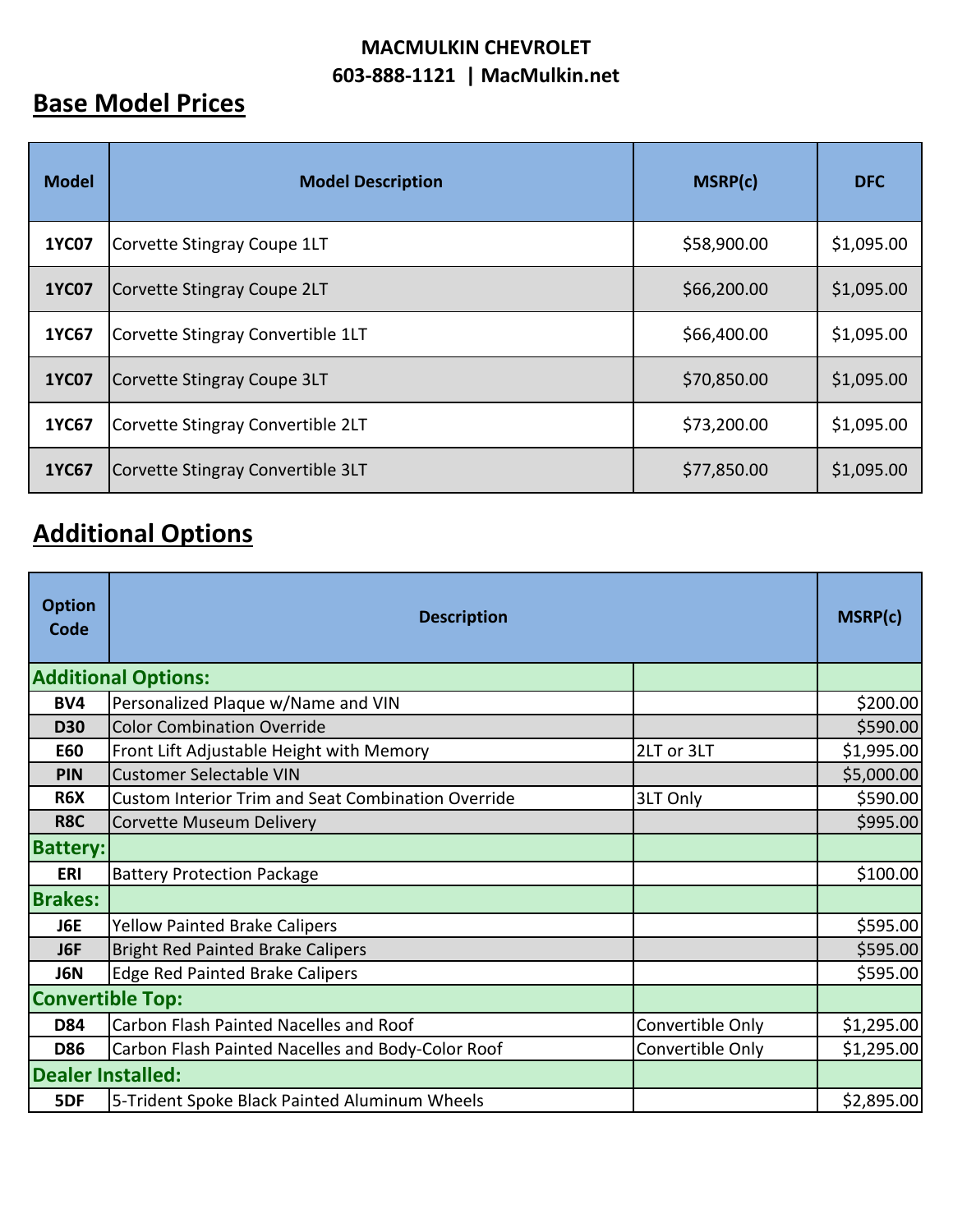#### **MACMULKIN CHEVROLET**

**603-888-1121 | MacMulkin.net**

| 5DG              | 5-Open Spoke Performance Pewter Painted Aluminum Wheels                               |                                                                            | \$2,695.00 |
|------------------|---------------------------------------------------------------------------------------|----------------------------------------------------------------------------|------------|
| 5JR              | <b>Outside Mirror Covers in Visible Carbon Fiber</b>                                  | <b>Includes Carbon Flash</b><br>Metallic-Painted<br><b>Outside Mirrors</b> | \$1,245.00 |
| 5ZC              | Jake Logo Wheel Center Caps                                                           |                                                                            | \$250.00   |
| <b>CAV</b>       | Contoured Cargo Area Liners with Jake Logo                                            |                                                                            | \$145.00   |
| <b>PDY</b>       | Roadside Safety Package                                                               | Includes First Aid Kit<br>and Highway Safety Kit                           | \$175.00   |
| <b>RCC</b>       | Engine Cover in Edge Red                                                              |                                                                            | \$525.00   |
| <b>RCD</b>       | Engine Cover in Sterling Silver                                                       |                                                                            | \$525.00   |
| <b>RIA</b>       | All-weather floor liners with Jake logo                                               |                                                                            | \$205.00   |
| <b>RIK</b>       | Rear Corvette Script, Painted in Torch Red                                            |                                                                            | \$395.00   |
| <b>RIN</b>       | Rear Corvette Script, Painted in Arctic White                                         |                                                                            | \$395.00   |
| <b>RNX</b>       | Premium Outdoor Car Cover in Black with Stingray Logo and Access<br>Panels            |                                                                            | \$460.00   |
| <b>RWH</b>       | Premium Indoor Car Cover in Black with Crossed Flags Logo                             |                                                                            | \$460.00]  |
| <b>RWJ</b>       | Premium Outdoor Car Cover in Black with Crossed Flags Logo and<br>Corvette Silhouette |                                                                            | \$460.00   |
| <b>RWU</b>       | Collapsible Cargo Area Organizer                                                      |                                                                            | \$160.00   |
| <b>RXH</b>       | Wheel Center Caps in Silver with Stingray Logo and Red Outline                        |                                                                            | \$250.00   |
| <b>RXJ</b>       | Wheel Center Caps in Black with Gray Stingray Logo                                    |                                                                            | \$250.00   |
| <b>RYT</b>       | First Aid Kit                                                                         |                                                                            | \$55.00    |
| RZ9              | Visible Carbon Fiber Grille Insert                                                    |                                                                            | \$2,095.00 |
| <b>SO8</b>       | <b>Highway Safety Kit</b>                                                             |                                                                            | \$130.00   |
| S <sub>2</sub> L | Set of Premium Leather Weekend Travel Bags                                            |                                                                            | \$1,450.00 |
| SC7              | Roof Panel Storage Pouch                                                              |                                                                            | \$160.00   |
| <b>SFE</b>       | <b>Wheel Locks</b>                                                                    |                                                                            | \$95.00    |
| <b>SHQ</b>       | Fender Hash Stripes, Silver with Carbon Flash Metallic Accent                         |                                                                            | \$245.00   |
| <b>SHW</b>       | Fender Hash Stripes, Carbon Flash Metallic with Edge Red Accent                       |                                                                            | \$245.00   |
| SL <sub>1</sub>  | Premium Indoor Car Cover in Red with Stingray Logo                                    |                                                                            | \$460.00   |
| SL8              | Rear Corvette Script, Painted in Elkhart Lake Blue                                    |                                                                            | \$395.00   |
| <b>SNG</b>       | Fender Hash Stripes, Edge Red with Carbon Flash Metallic Accent                       |                                                                            | \$245.00   |
| <b>SPY</b>       | <b>Black Lug Nuts</b>                                                                 |                                                                            | \$225.00   |
| <b>SPZ</b>       | <b>Black Wheel Locks</b>                                                              |                                                                            | \$120.00   |
| SQU              | Ultra-High Security Silver-Painted Wheel Locks                                        |                                                                            | \$105.00   |
| <b>STI</b>       | Rocker Panel Extensions - Black                                                       |                                                                            | \$550.00   |
| <b>VQK</b>       | Splash Guards in Black                                                                |                                                                            | \$250.00   |
| <b>VST</b>       | Illuminated Sill Plates with Stingray Logo                                            |                                                                            | \$345.00   |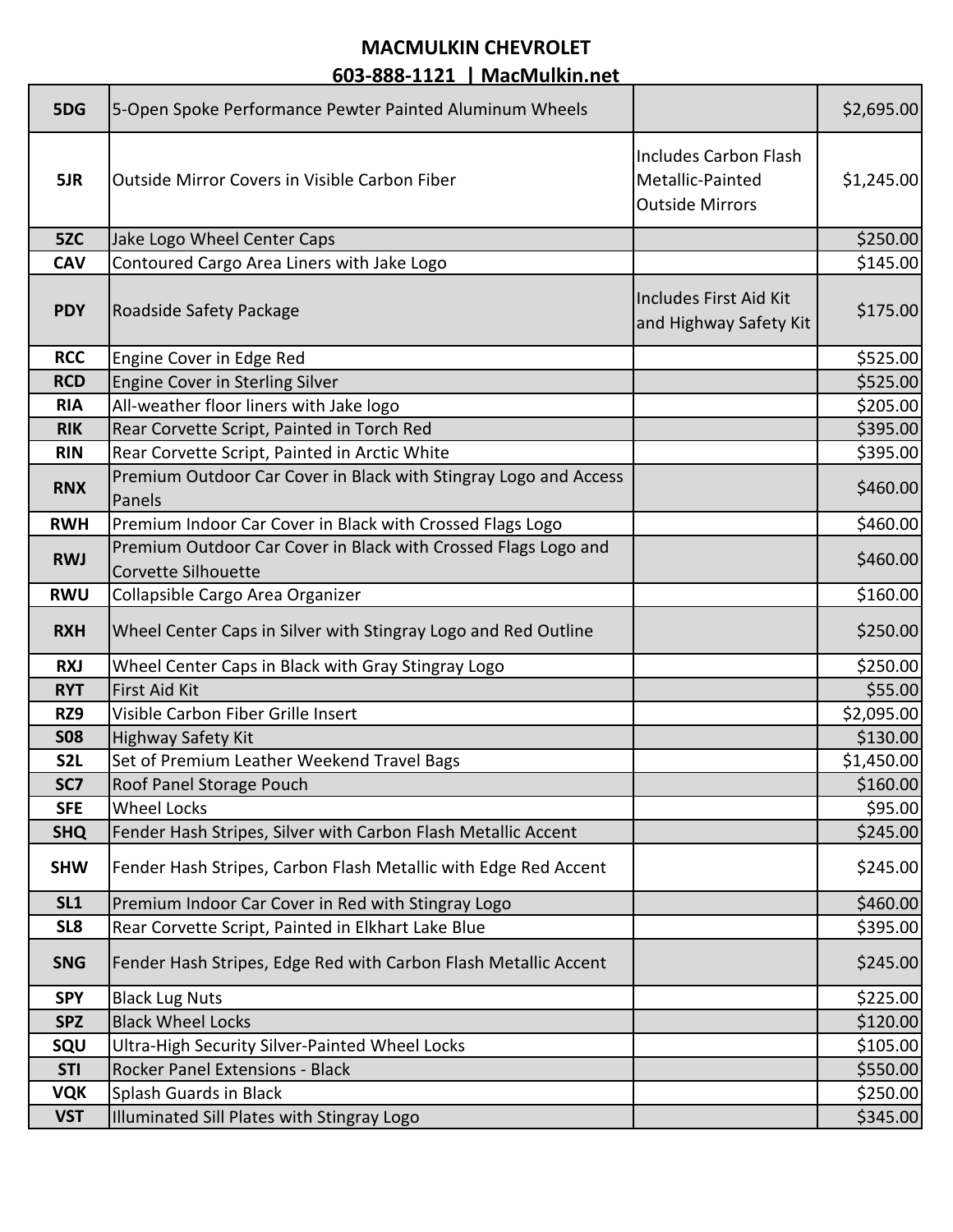#### **MACMULKIN CHEVROLET**

**603-888-1121 | MacMulkin.net**

| <b>VTB</b>            | Rear Fascia/Roof Storage Protector in Black with Crossed Flag Logo |                              | \$135.00   |
|-----------------------|--------------------------------------------------------------------|------------------------------|------------|
| <b>VYW</b>            | <b>Premium Carpeted Floor Mats</b>                                 |                              | \$235.00   |
| W2D                   | Cargo Net Set                                                      |                              | \$110.00   |
| <b>WKQ</b>            | Premium Indoor Car Cover in Black with Crossed Flags Logo and      |                              | \$460.00   |
|                       | <b>Access Panels</b>                                               |                              |            |
| <b>WKR</b>            | Premium Indoor Car Cover, Fully Rendered C8R                       |                              | \$1,195.00 |
|                       | <b>Exhaust Systems:</b>                                            |                              |            |
| <b>NPP</b>            | Performance Exhaust                                                | Std in Z51                   | \$1,195.00 |
|                       | <b>Exterior Appearance:</b>                                        |                              |            |
| <b>EFA</b>            | <b>Shadow Gray Exterior Accents</b>                                |                              | \$995.00   |
| <b>EFY</b>            | <b>Body Color Exterior Accents</b>                                 |                              | \$995.00   |
| <b>EYK</b>            | Chrome Exterior Badge Package                                      |                              | \$100.00   |
|                       |                                                                    | <b>Includes Carbon Flash</b> |            |
|                       |                                                                    | <b>Metallic Painted</b>      |            |
| <b>ZYC</b>            | Carbon Flash Metallic Painted Outside Mirrors                      | Spoiler When Z51 is          | \$100.00   |
|                       |                                                                    | Ordered                      |            |
| ZZ3                   | Engine Appearance Package                                          | Coupe Only                   | \$995.00   |
|                       | <b>Front License Plate Bracket:</b>                                |                              |            |
| VK3                   | Front License Plate Bracket                                        | <b>&amp;R7E</b>              | \$15.00    |
| <b>Interior Trim:</b> |                                                                    |                              |            |
|                       |                                                                    | 3LT only. Requires Jet       |            |
| <b>36S</b>            | <b>Yellow Custom Leather Stitch</b>                                | <b>Black Interior</b>        | \$395.00   |
| 379                   | <b>Orange Seat Belts</b>                                           |                              | \$395.00   |
| <b>38S</b>            | Adrenaline Red Custom Leather Stitch                               | 3LT only                     | \$395.00   |
| 3A9                   | <b>Tension Blue Seat Belts</b>                                     | Std with HTO Interior        | \$395.00   |
| 3F9                   | <b>Torch Red Seat Belts</b>                                        |                              | \$395.00   |
|                       |                                                                    | Std with HT7 and HFC         |            |
| 3M9                   | <b>Yellow Seat Belts</b>                                           | <b>linteriors</b>            | \$395.00   |
|                       |                                                                    | Std with HZN and HUF         |            |
| 3N9                   | <b>Tan Seat Belts</b>                                              | Interiors                    | \$395.00   |
|                       |                                                                    |                              |            |
| FA <sub>5</sub>       | Carbon Fiber Cluster-Surround and Console, Door Switch Plates      | 2LT or 3LT                   | \$1,500.00 |
| <b>N26</b>            | Sueded Microfiber-Wrapped Steering Wheel                           |                              | \$595.00   |
| TU7                   | <b>Two-Tone Seats</b>                                              | 2LT or 3LT                   | \$395.00   |
|                       | <b>Navigation Equipment:</b>                                       |                              |            |
|                       | Chevrolet Infotainment 3 Premium System with Navigation and        |                              |            |
| <b>IOT</b>            | Performance Data Recorder                                          | Std on 2LT and 3LT           | \$1,795.00 |
| <b>Paint:</b>         |                                                                    |                              |            |
| G26                   | Sebring Orange Tintcoat                                            |                              | \$995.00   |
| GD <sub>0</sub>       | <b>Accelerate Yellow Metallic</b>                                  |                              | \$500.00   |
| <b>GMO</b>            | Rapid Blue                                                         |                              | \$500.00   |
| <b>GPH</b>            | Red Mist Metallic Tintcoat                                         |                              | \$995.00   |